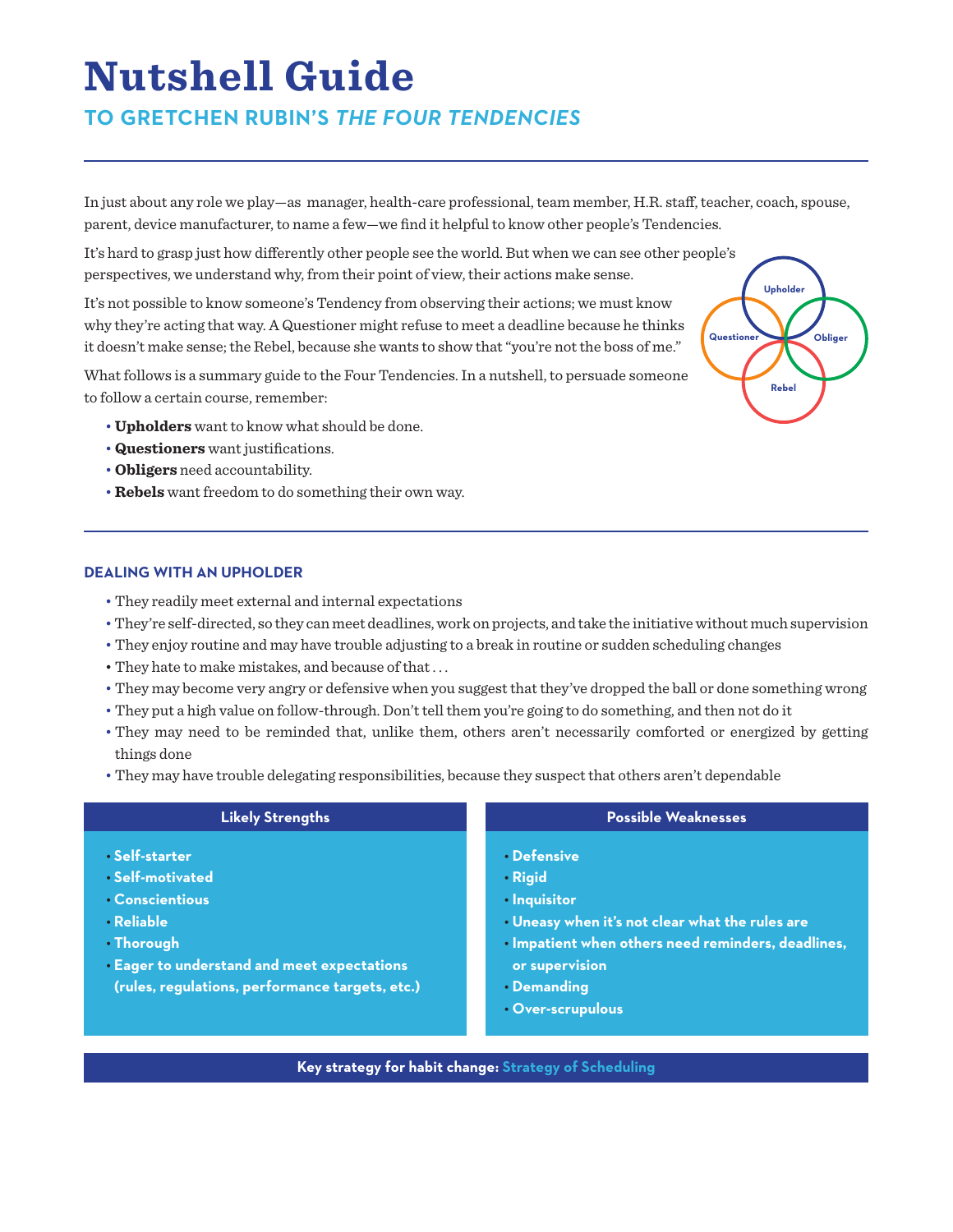#### **DEALING WITH A QUESTIONER**

- They question all expectations; they meet an expectation only if they believe it's justified
- They put a high value on reason, research, and information
- They follow the advice of "authorities" only if they trust their expertise
- They follow their own judgment—sometimes when it flies in the face of experts who (allegedly) know more
- Their persistent questioning may make them seem uncooperative or defiant
- They hate anything arbitrary—anything like "Five garments to a fitting room"
- They may dislike being questioned themselves; they consider their actions carefully so they find it tiresome or even insulting to be asked to justify their decisions
- They may have trouble delegating decision-making, because they suspect that others don't have a sufficient basis for action

#### **Likely Strengths**

- **Data-driven**
- **• Interested in creating systems that are efficient and effective**
- **• Willing to play devil's advocate or buck the system if warranted**
- **Strong-willed**

#### **Possible Weaknesses**

- **Can suffer "analysis paralysis"**
- **Impatient with what they see as others' complacency**
- **Crackpot potential**
- **• Unable to accept closure on matters that others consider settled**
- **• Defy expectations that others find fair, or at least non-optional, such as traffic regulations**
- **May resist answering others' questions**

**Key strategy for habit change: Strategy of Clarity**

#### **DEALING WITH AN OBLIGER**

- They readily meet outer expectations, but struggle to meet inner expectations
- They put a high value on meeting commitments to others—"I'll do anything for a client/patient/family member"
- They require deadlines, oversight, monitoring, and other forms of accountability
- They may have trouble setting limits on others' demands
- They may be exploited by people who take advantage of them, and because of that . . .
- They may feel resentful and fall into Obliger-rebellion
- They may have trouble delegating, because they feel that some expectations attach to them personally
- They must have systems of external accountability in order to meet inner expectations

| <b>Likely Strengths</b>                                                                                                                                                                  | <b>Possible Weaknesses</b>                                                                                                                                                                                                                                                                 |
|------------------------------------------------------------------------------------------------------------------------------------------------------------------------------------------|--------------------------------------------------------------------------------------------------------------------------------------------------------------------------------------------------------------------------------------------------------------------------------------------|
| · Reliable<br>· Responsible<br>· Team player, good boss, responsive leader<br>Feel great obligation to meet others' expectations<br>· Willing to go the extra mile<br>· Highly committed | . Resentful about what's being asked of them,<br>and of those who "put themselves first"<br>May show the destructive pattern of<br><b>Obliger-rebellion</b><br><b>Exploitable</b><br>. Have trouble saying "no" or imposing limits<br>Need outer accountability to meet inner expectations |